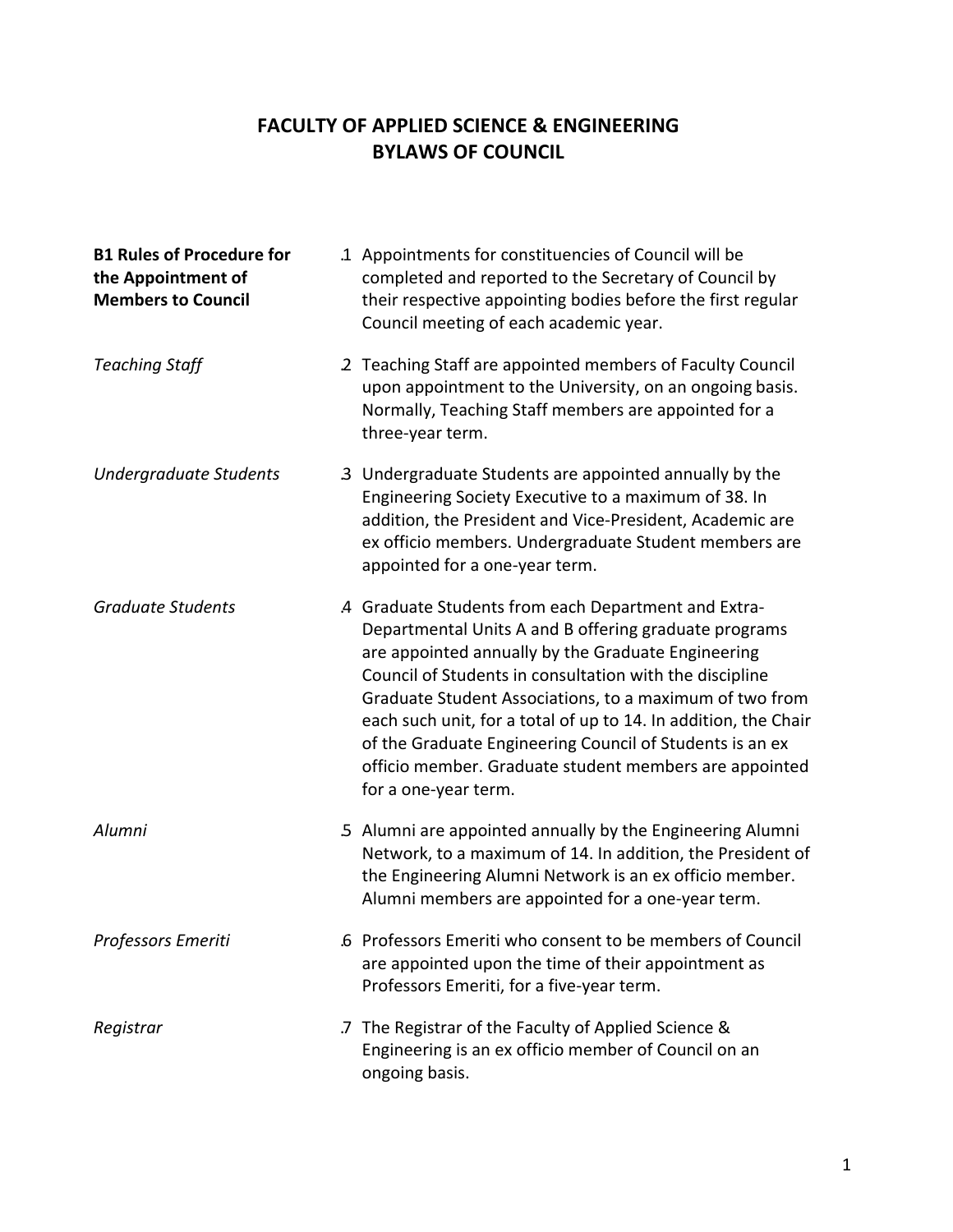| Administrative Staff          | 8 Administrative Staff representatives, one from each of the<br>Faculty's Departments and Extra-Departmental Units A and<br>B, and two from the Faculty's administrative offices, up to<br>a total of 11, are appointed annually for a one-year term.                                                                                                                                                                                            |  |
|-------------------------------|--------------------------------------------------------------------------------------------------------------------------------------------------------------------------------------------------------------------------------------------------------------------------------------------------------------------------------------------------------------------------------------------------------------------------------------------------|--|
|                               | Appointments of Administrative Staff representatives are<br>made by the Chair or Director of the respective<br>Departments and Extra-Departmental Units A and B, or, in<br>the case of the Faculty's administrative offices, by the<br>Dean.                                                                                                                                                                                                     |  |
| Secretary of Council          | 9 The Secretary of Faculty Council is appointed by the Dean<br>in consultation with the Speaker, and serves on Council as<br>a non-voting, ex officio member on an ongoing basis.                                                                                                                                                                                                                                                                |  |
| <b>University Officers</b>    | .10 University Officers and representatives from appropriate<br>Divisions of the University are invited by the Speaker, to a<br>maximum of 15, including, ex officio, the President of the<br>University or designate; the Vice-President and Provost or<br>designate; the Dean of the School of Graduate Studies or<br>designate; and the University Librarian or designate.                                                                    |  |
| <b>B2 Officers of Council</b> | .1 The Officers of Council are the Speaker and the Secretary.                                                                                                                                                                                                                                                                                                                                                                                    |  |
| Speaker                       | .2 The Speaker shall chair the meetings of Council.                                                                                                                                                                                                                                                                                                                                                                                              |  |
|                               | 3 The Speaker shall conduct an orientation session for new<br>Council members prior to the first Council meeting of each<br>academic year and will meet with constituent groups as<br>deemed necessary.                                                                                                                                                                                                                                          |  |
| Secretary                     | 4 The Secretary shall take charge of the records and papers<br>of the Council and keep the same properly arranged for<br>convenient reference; attend all meetings of the Council<br>and keep regular minutes of all the proceedings thereof;<br>prepare all resolutions, reports, or other papers which the<br>Council may direct; prepare and sign all official documents<br>and discharge such other duties as may be assigned by<br>Council. |  |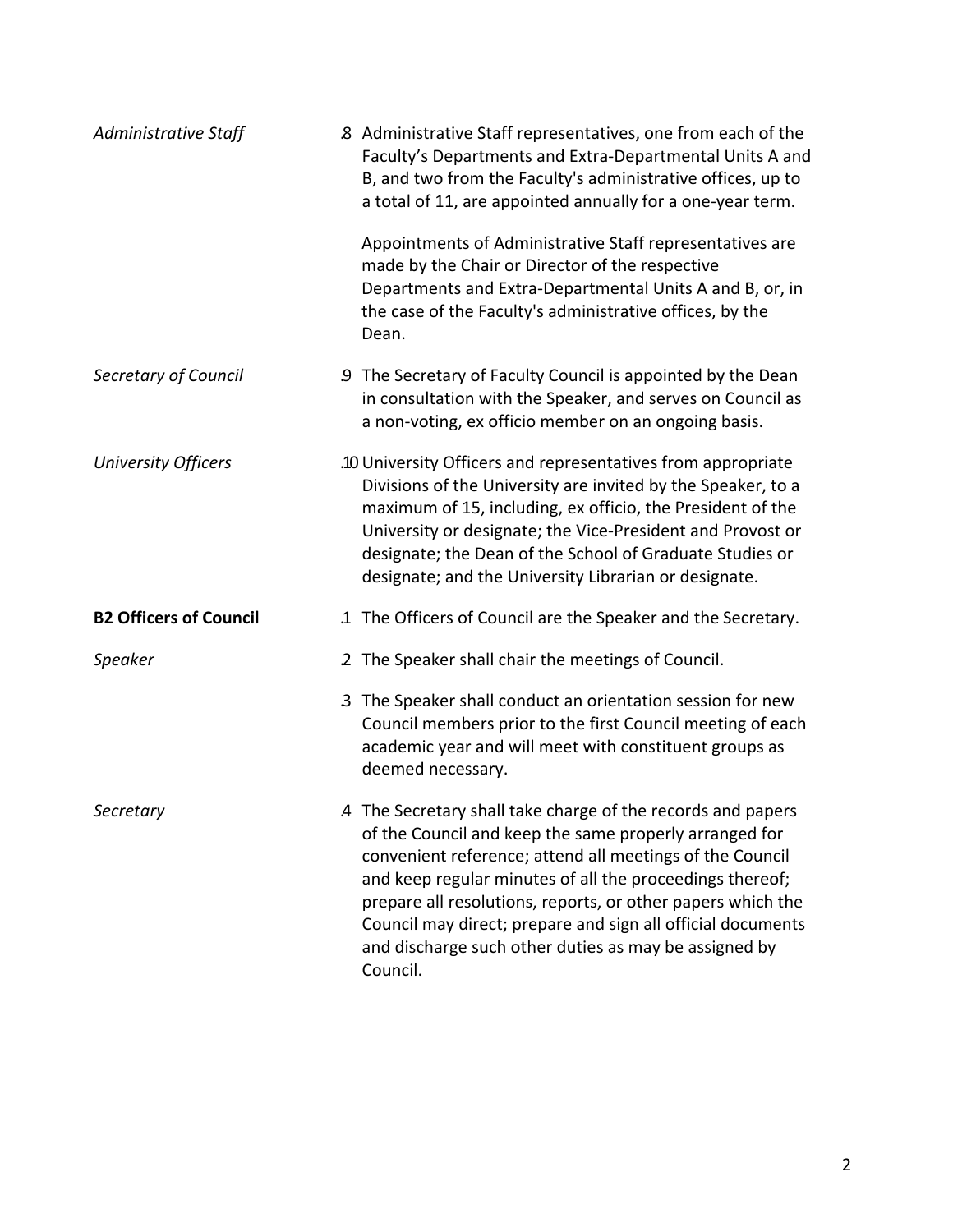| <b>B3 General Procedures of</b><br>Council |          | 1. Notwithstanding the following, the Speaker shall conduct<br>the proceedings in conformity with any special rules of<br>order the Council may adopt. Ambiguities in these rules<br>shall be resolved by referring to the most recent edition of<br>Bourinot's Rules of Order.                                                                                                                                                                                                          |
|--------------------------------------------|----------|------------------------------------------------------------------------------------------------------------------------------------------------------------------------------------------------------------------------------------------------------------------------------------------------------------------------------------------------------------------------------------------------------------------------------------------------------------------------------------------|
| <b>Notice of Meetings</b>                  | agenda.  | .2 For regular meetings, the agenda and all matters being<br>reported shall be delivered to all Council members at least<br>14 days prior to the announced date of the meeting. No<br>matter that arises after the date of mailing and before the<br>announced date of the meeting can properly be before<br>Council without the consent of two-thirds of the members<br>present and voting at the meeting, which members must<br>constitute a quorum to accept such modification to the |
| <b>Order of Business</b>                   | Council: | 3 The following order of business shall be observed by the<br>Speaker in preparing the agenda of regular meetings of                                                                                                                                                                                                                                                                                                                                                                     |
|                                            | a.       | Adoption of the minutes of the previous regular<br>meeting and those of any intervening special<br>meetings                                                                                                                                                                                                                                                                                                                                                                              |
|                                            |          | b. Business (to be listed) arising from the minutes                                                                                                                                                                                                                                                                                                                                                                                                                                      |
|                                            | c.       | Motions with respect to reports from the Executive<br><b>Committee and Standing Committees</b>                                                                                                                                                                                                                                                                                                                                                                                           |
|                                            |          | d. Reports of any Special Committees                                                                                                                                                                                                                                                                                                                                                                                                                                                     |
|                                            |          | e. Matters brought by the Dean and Vice- and<br>Associate Deans, including, when relevant, the<br>annual report of the Dean                                                                                                                                                                                                                                                                                                                                                              |
|                                            | f.       | Matters brought by the Academic Appeals Board,<br>including its annual report                                                                                                                                                                                                                                                                                                                                                                                                            |
|                                            | g.       | Submissions from members                                                                                                                                                                                                                                                                                                                                                                                                                                                                 |
|                                            |          | h. Announcements                                                                                                                                                                                                                                                                                                                                                                                                                                                                         |
|                                            | i.       | <b>Questions from members</b>                                                                                                                                                                                                                                                                                                                                                                                                                                                            |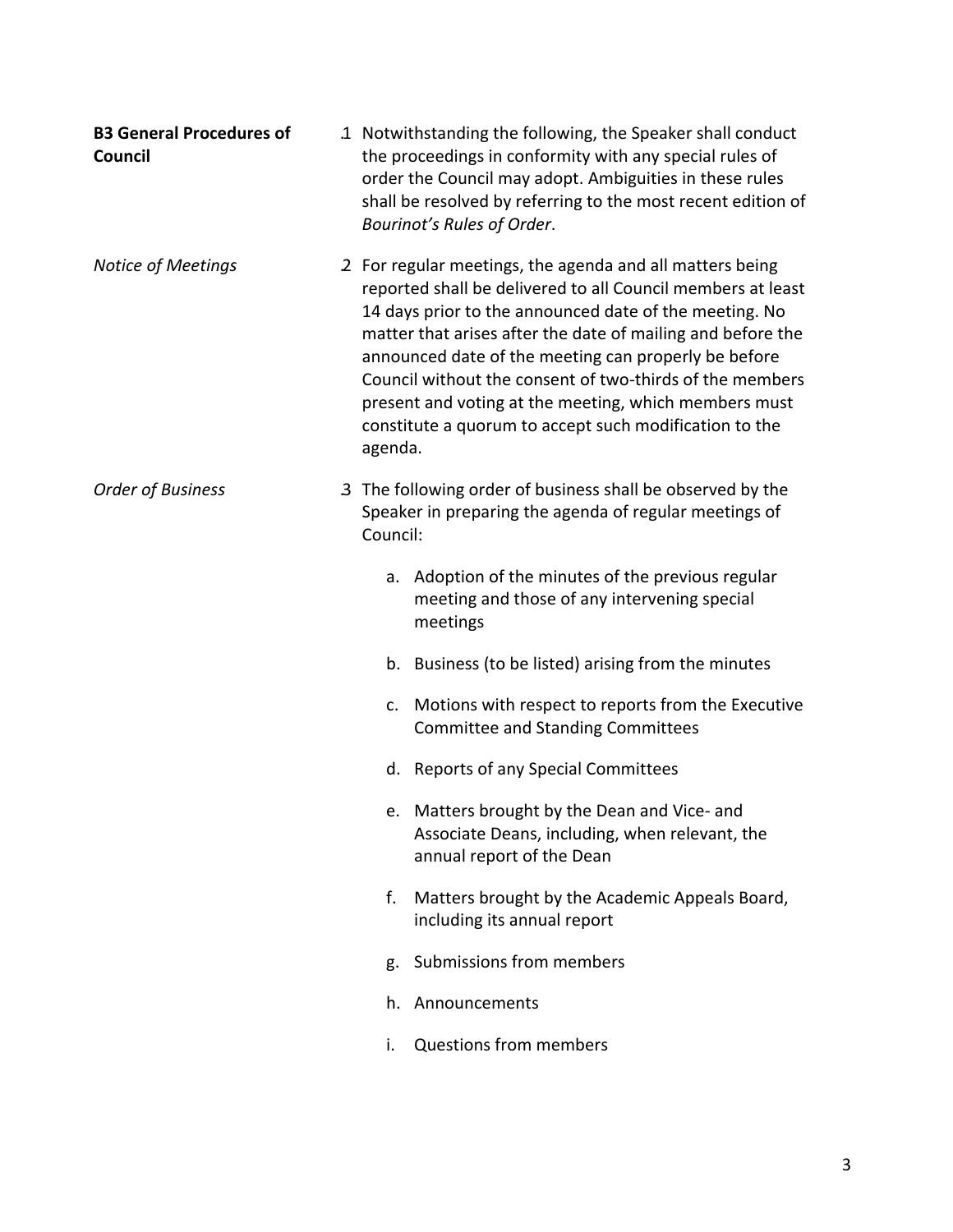| <b>Visitors</b>        | 4 Subject to the provisions below, meetings of Council shall<br>be open to visitors at the discretion of the Speaker.                                                                                                                                             |
|------------------------|-------------------------------------------------------------------------------------------------------------------------------------------------------------------------------------------------------------------------------------------------------------------|
| <b>Closed Meetings</b> | 5 An open meeting may at any time be declared closed by<br>Council upon passage of the appropriate motion by<br>majority vote, and visitors shall be required to withdraw.<br>By a similar procedure, a closed meeting may at any time<br>be declared to be open. |
| <b>Minutes</b>         | .6 The Secretary shall prepare the minutes of all meetings of<br>the Council, including the date of the meeting and names<br>of members present, and circulate them to all members of<br>Council.                                                                 |
|                        | .7 In the case of matters considered in open session, a<br>summary of the substance of every matter considered, the<br>text and disposition of every motion considered, and the<br>recorded votes as directed by Council shall be included in<br>the minutes.     |
|                        | .8 In the case of matters considered in closed session, only<br>the motion indicating the final disposition of each matter<br>considered in closed session shall be included in the<br>minutes.                                                                   |
| <b>Regular Motions</b> | 9 Unless designated special motions, all motions to be<br>considered by Council shall be brought before Council as<br>regular motions.                                                                                                                            |
|                        | .10 A regular motion shall be passed only if it:                                                                                                                                                                                                                  |
|                        | a. Has been circulated to all members of Council not<br>less than 14 days prior to the meeting of Council                                                                                                                                                         |
|                        | b. Is heard, and any amendments to the original<br>motion are accepted by not less than a simple<br>majority of members present and voting                                                                                                                        |
|                        | Is accepted, as amended, by not less than a simple<br>c.<br>majority of members present and voting                                                                                                                                                                |
| <b>Special Motions</b> | .11 Motions which, if passed by Council, will have a major<br>academic impact on the Faculty's Departments or Extra-<br>Departmental Units A and B shall be brought before<br>Council by way of a special motion.                                                 |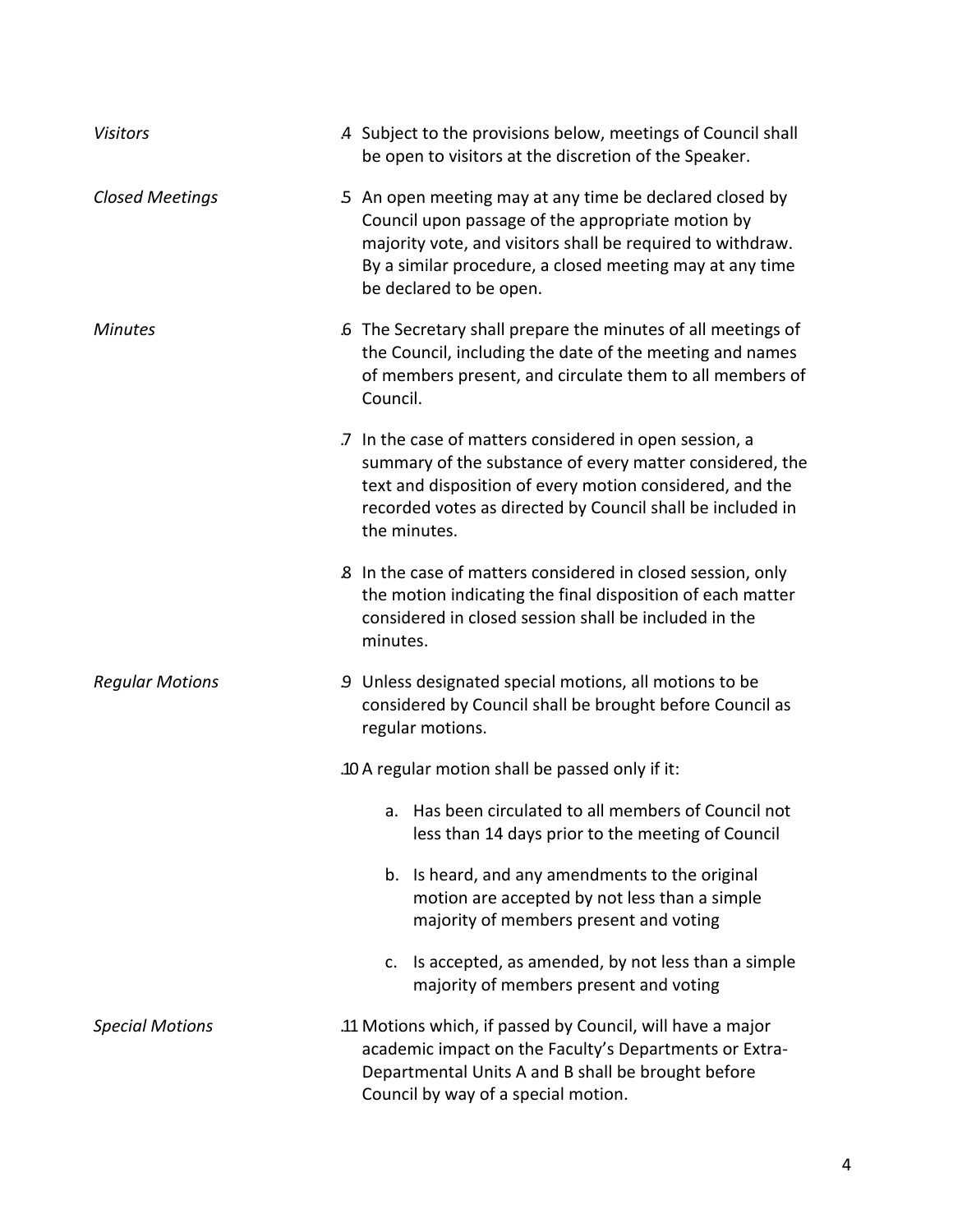|                                               | .12 Without limiting the generality of the foregoing, such<br>motions include: |                                                                                                                                                                                                                                                                                                                                                       |  |
|-----------------------------------------------|--------------------------------------------------------------------------------|-------------------------------------------------------------------------------------------------------------------------------------------------------------------------------------------------------------------------------------------------------------------------------------------------------------------------------------------------------|--|
|                                               |                                                                                | a. Amendments of the Bylaws and Constitution                                                                                                                                                                                                                                                                                                          |  |
|                                               |                                                                                | b. Major academic decisions affecting curricula or<br>programs which will have a substantial impact on<br>more than one Department or Extra-Departmental<br>Unit A or B                                                                                                                                                                               |  |
|                                               |                                                                                | c. Changes in organizational structure including the<br>creation, elimination or merger of Departments and<br>Extra-Departmental Units A and B                                                                                                                                                                                                        |  |
|                                               | .13 A special motion shall be passed only if it:                               |                                                                                                                                                                                                                                                                                                                                                       |  |
|                                               |                                                                                | a. Has been circulated to all members of Council not<br>less than 14 days prior to the meeting of Council, or<br>in the case of amendments to the Bylaws and<br>Constitution, has been circulated to members of<br>Council not less than 30 days prior to the meeting of<br>Council                                                                   |  |
|                                               |                                                                                | b. Is heard, and any amendments to the original<br>motion are accepted, by not less than two-thirds of<br>the members present and voting                                                                                                                                                                                                              |  |
|                                               |                                                                                | c. Is accepted, as amended, by not less than two-thirds<br>of the members present and voting                                                                                                                                                                                                                                                          |  |
| <b>B4 Boards and Committees</b><br>of Council |                                                                                | .1 The boards and committees of Council shall be the<br>Academic Appeals Board (Undergraduate), the Executive<br>Committee of Council, the Standing Committees, and any<br>Special Committees.                                                                                                                                                        |  |
| Appointments                                  | $\mathbf{2}$                                                                   | A list of candidates for service on the Academic Appeals<br>Board (Undergraduate) and Standing Committees shall be<br>provided annually to the Secretary of Council by their<br>respective appointing bodies by July 1 of each academic<br>year. Student members shall be provided before the first<br>regular Council meeting of each academic year. |  |
| Procedures                                    | 3                                                                              | The Academic Appeals Board (Undergraduate) and<br>Standing Committees are operated within the guidelines<br>provided by the Procedures for Committees of Council.                                                                                                                                                                                     |  |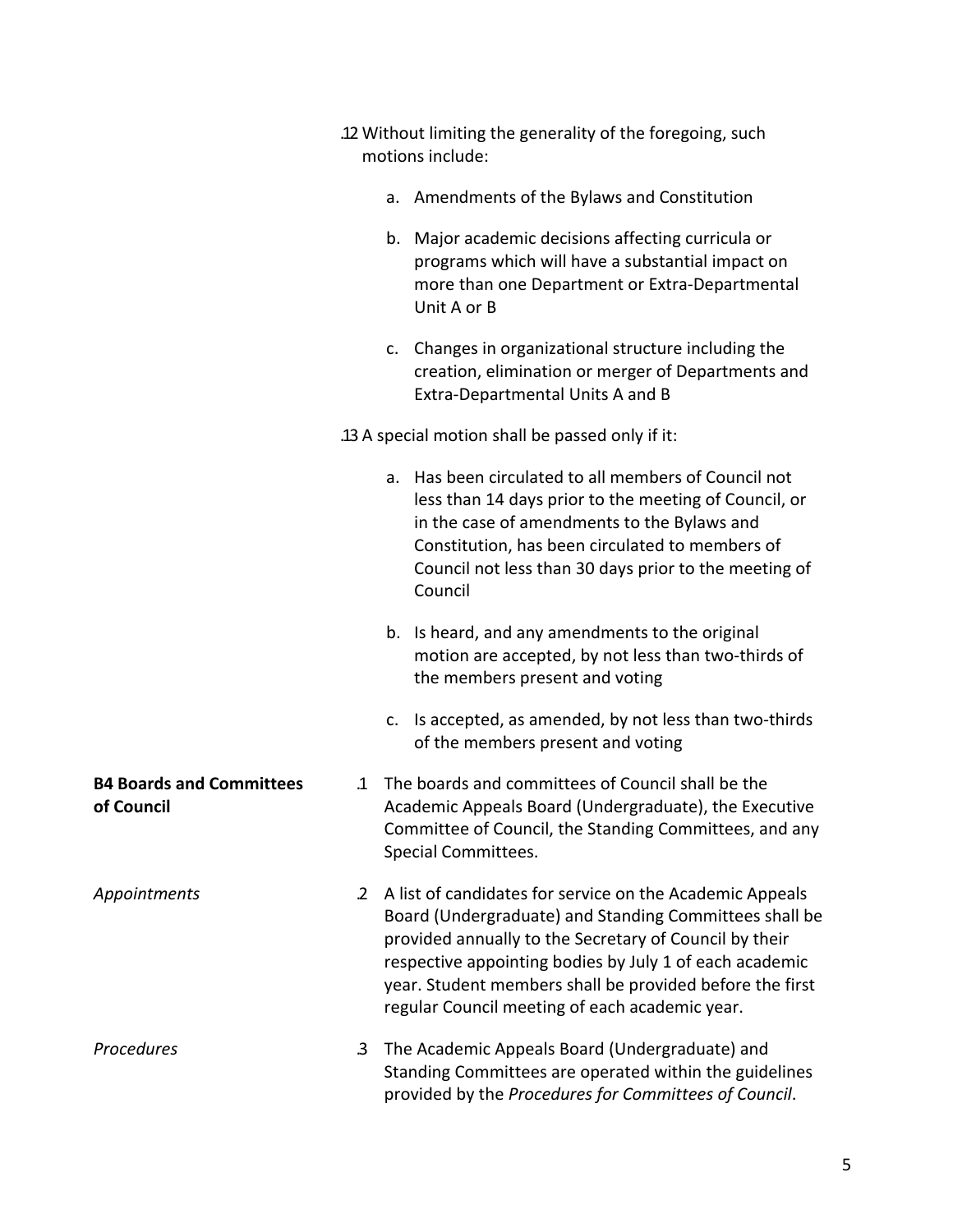- .4 The Executive Committee shall meet in closed session.
- **B4.1 Academic Appeals Board (Undergraduate)**

### **B4.2 Executive Committee of Council**

- .1 The composition and function of the Academic Appeals Board (Undergraduate) shall be established by Council and reflected in the Board's manual of operation, separate from the Bylaws. The manual must be reviewed at least once in a five‐year cycle, with re‐affirmations submitted to Council for information, and revisions submitted to Council for approval.
- .1 The function of the Executive Committee of Council is:
	- a. To endorse the agenda for each Council meeting.
	- b. To ensure that adequate documentation is provided for consideration of each agenda item and to refer back to the originating administrator/governance body for further preparation any item deemed not ready for submission to Council.
	- c. To direct items of business to Council or the appropriate Standing Committee(s), or to recommend to Council the creation of special committees.
	- d. To endorse motions to be made at Council and/or raise risks/opportunities.
	- e. To review and advise Council on all proposed Constitution and By‐Law changes, whether these be brought to Council or initiated by Council.
	- f. To review and advise Council on the effectiveness of the Constitution and By‐Laws.
	- g. At periodic intervals of not more than five years, to establish a review of the Constitution and By‐Laws and recommend to Council any changes deemed appropriate.
	- h. To monitor the functioning of Council and its Committees.
- .2 The membership of the Executive Committee of Council consists of:

*Membership (30 voting members)*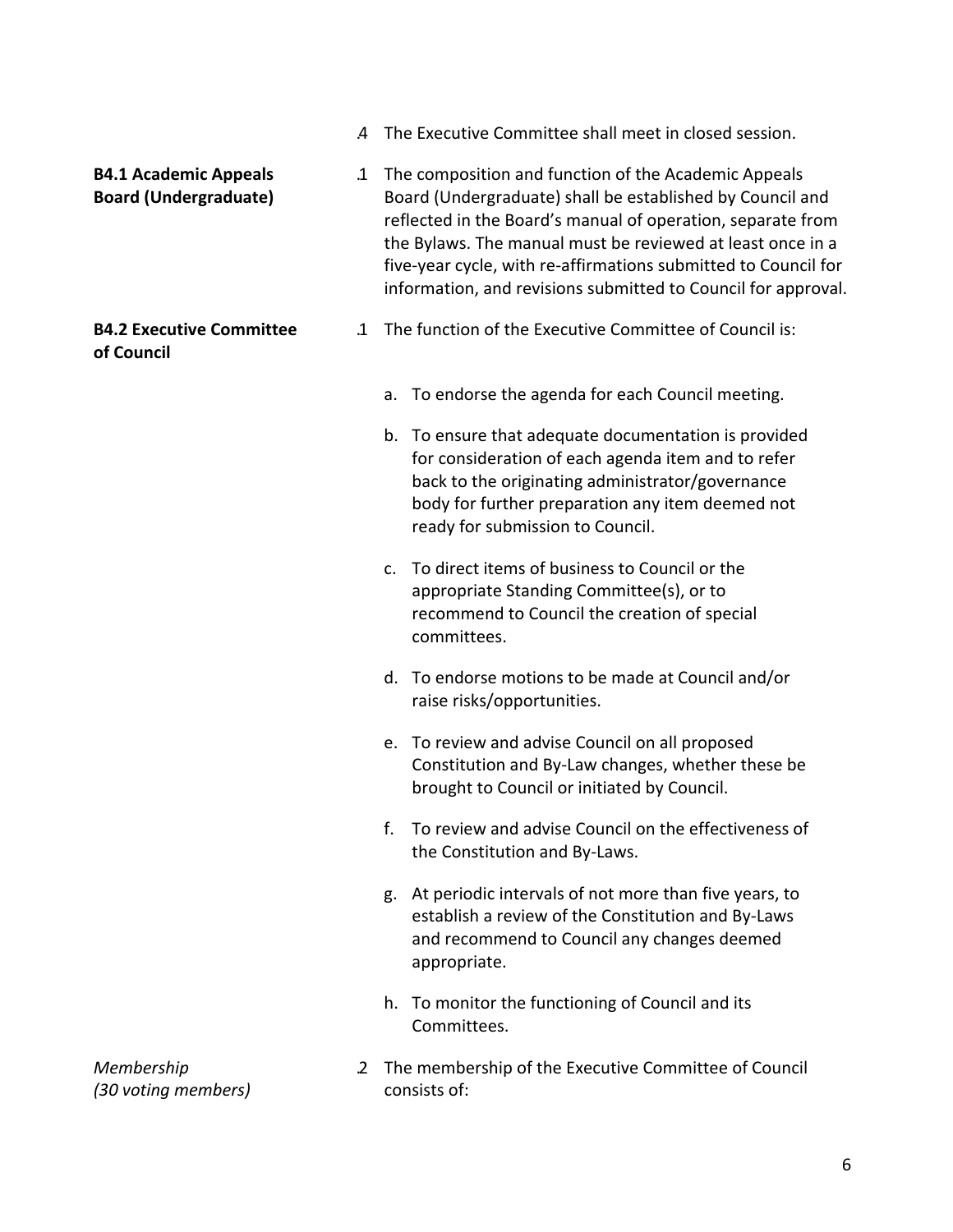- a. Dean's Office (ex officio) [7]
	- Dean (Chair of the Executive Committee)
	- Vice-Dean, First Year
	- Vice-Dean, Graduate Studies
	- Vice-Dean, Research
	- Vice-Dean, Undergraduate
	- Vice-Dean, Strategic
	- Associate Dean, Cross-Disciplinary Programs
- b. Chairs and Directors representing all academic units (ex officio) [9]
	- Chemical Engineering & Applied Chemistry
	- Civil & Mineral Engineering
	- Electrical & Computer Engineering
	- Engineering Science
	- Materials Science & Engineering
	- Mechanical & Industrial Engineering
	- Institute of Biomedical Engineering
	- Institute for Studies in Transdisciplinary Engineering Education & Practice
	- University of Toronto Institute for Aerospace **Studies**
- c. Faculty Council (ex officio) [14]
	- Faculty Council Speaker (non‐voting)
	- The Chair of each of the Standing Committees of Council as named in Section B4.3.1 [8]
	- Engineering Alumni Network President Chair
	- Engineering Society President
	- Engineering Society Vice‐President, Academic
	- Graduate Education Council of Students (GECoS) President
	- Administrative Staff Member Unit Representative
- d. Dean's Office Staff (ex officio; non‐voting)
	- Chief Administrative Officer
	- Chief Financial Officer
	- Director, Awards & Hours
	- Director, Facilities & Infrastructure Planning
	- Director, Office of the Dean
	- Executive Director, Advancement
	- Executive Director, Communications & Public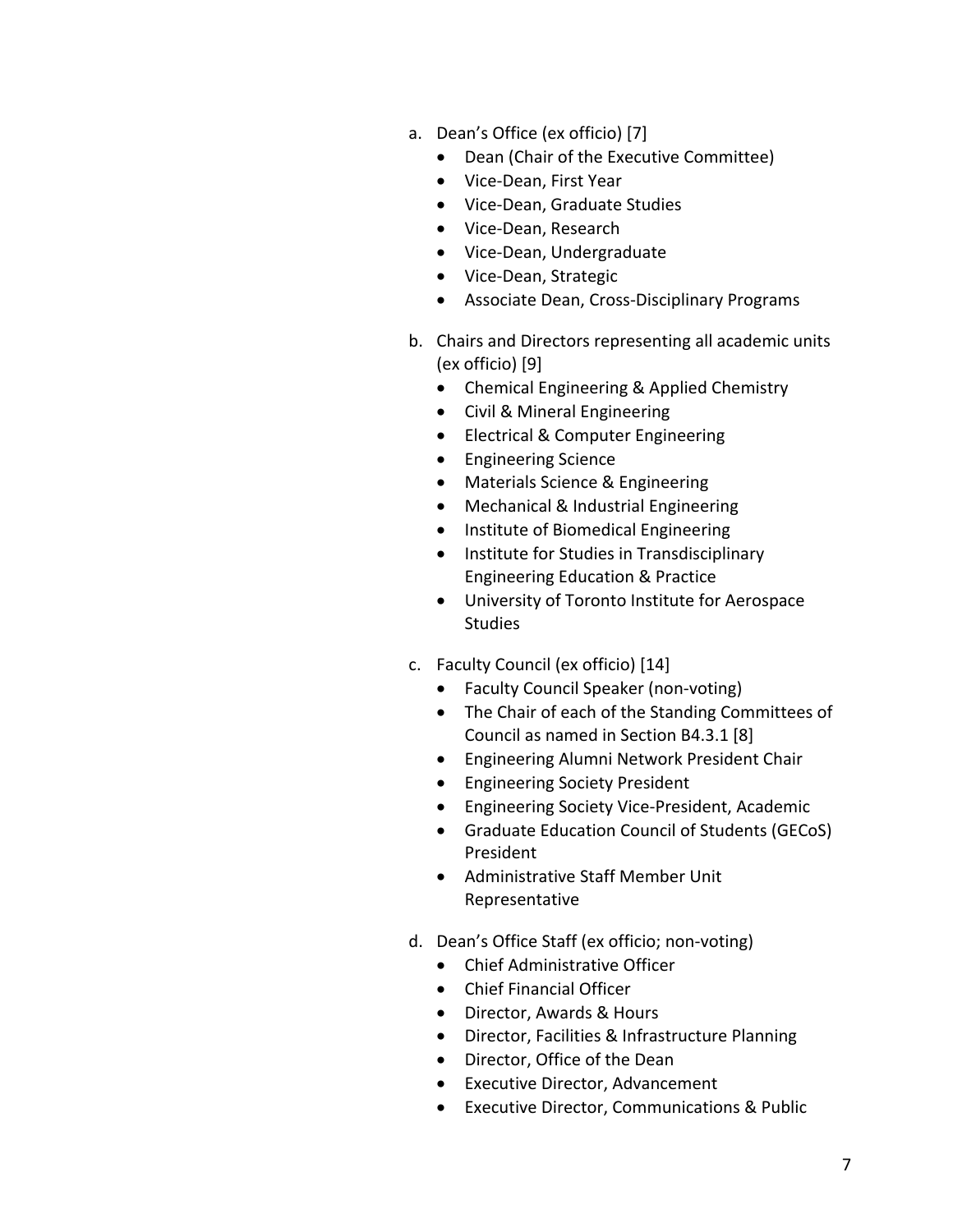- Faculty Registrar
- Assistant Dean, Diversity, Inclusion and Professionalism
- e. Recording Secretary (non‐voting)
	- Secretary of Faculty Council

### .1 The Standing Committees of Council include the:

- a. Engineering Graduate Education Committee (EGEC)
- b. Inclusivity, Diversity and Equity Advisory Committee (IDEA)
- c. Research Committee (RC)
- d. Teaching Methods & Resources Committee (TMRC)
- e. Undergraduate Admissions Committee (ADM)
- f. Undergraduate Assessment Committee (UAC)
- g. Undergraduate Curriculum Committee (UCC)
- h. Undergraduate Scholarships & Awards Committee

*Cyclical Review* .2 The composition, terms of reference and domain of Standing Committees shall be established by Council and reflected in the Bylaws. They must be reviewed at least once in a five‐year cycle, with re‐affirmations submitted to Council for information, and revisions submitted to Council for approval.

*Terms of Reference* .3 All Standing Committees, being comprised of representative of stakeholders within the domain of the committee and supported by subject matter experts and administrative staff, are responsible, with respect to their domain to:

- a. Provide a forum for the full range of stakeholder voices to discuss present practice and new proposals
- b. Pursue best practice: investigate, study, report on and promote
- c. Review, periodically, policies and procedures
- d. Recommend, as appropriate, changes to policy and procedures

#### **B4.3 Standing Committees of Council**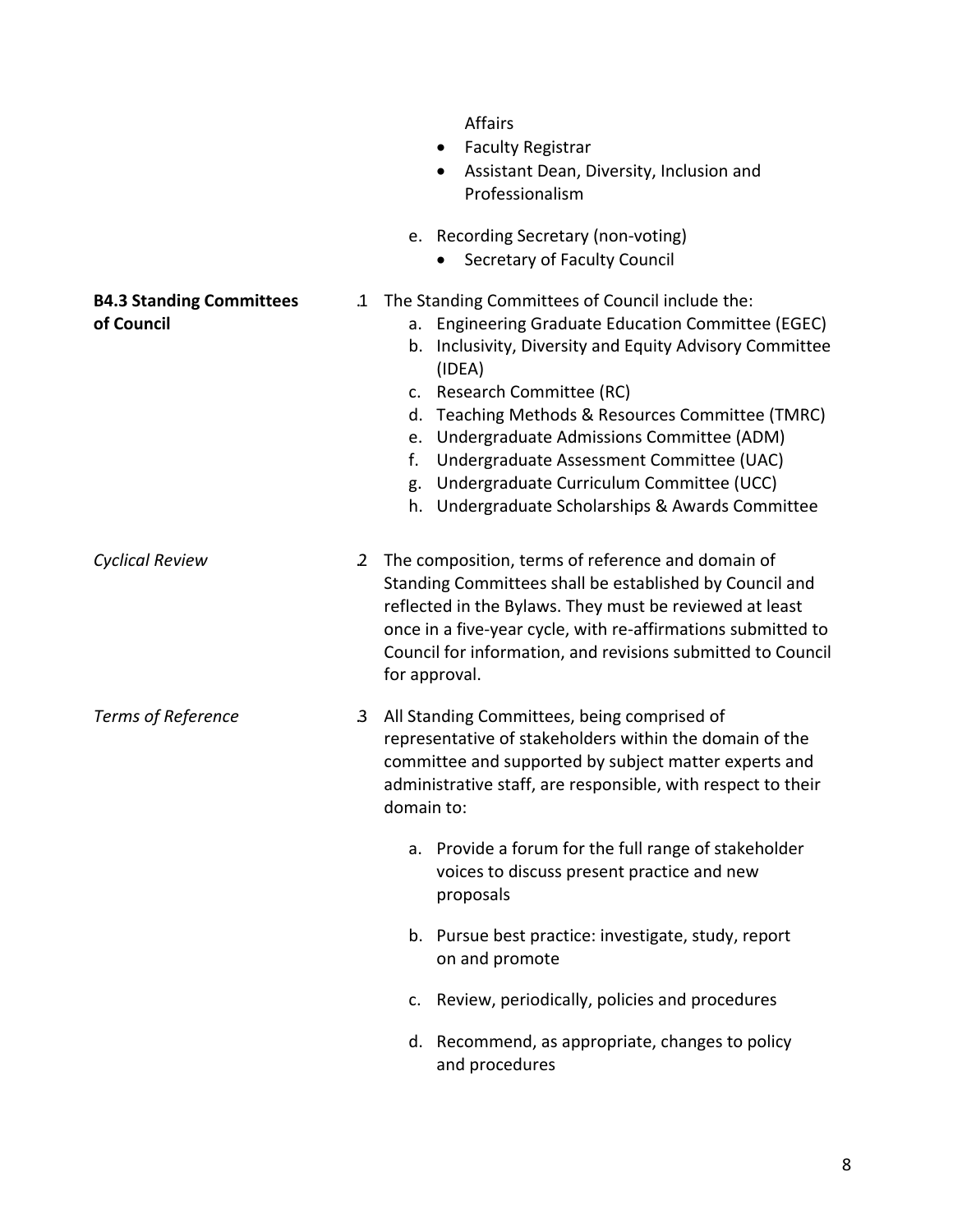- e. Carry out specific, defined duties
- f. Report, regularly, to Council on its activities and intentions
- .1 With respect to graduate studies, the Engineering Graduate Education Committee is responsible for the domain including:
	- a. New graduate courses, minor and major course changes and minor and major program changes
	- b. Graduate Degree Level Expectations (GDLEs)
	- c. Faculty‐originated, graduate‐supervisor awards and University‐level nominations
		- Scholarships and awards
		- Faculty‐originated scholarships/awards
		- Post-doc University-level nominations
	- d. Faculty‐level implementation of SGS policies and best practice, e.g., admissions, student supervisory committees, supervision, stipends, assessment and grading in courses
	- e. Professional development
	- f. Petitions and appeals of graduate students taking 500-level courses - limited to personal matters, e. g. extensions, missed exams (academic matters being adjudicated by the Examinations Committee)
- .2 Exclusions (managed by):
	- a. Academic offences by graduate students (SGS)
	- b. Academic appeals for graduate students taking graduate courses (Departments/SGS)
	- c. Non‐standard admissions in graduate program (Departments/SGS)

B4.3.1 Engineering Graduate Education Committee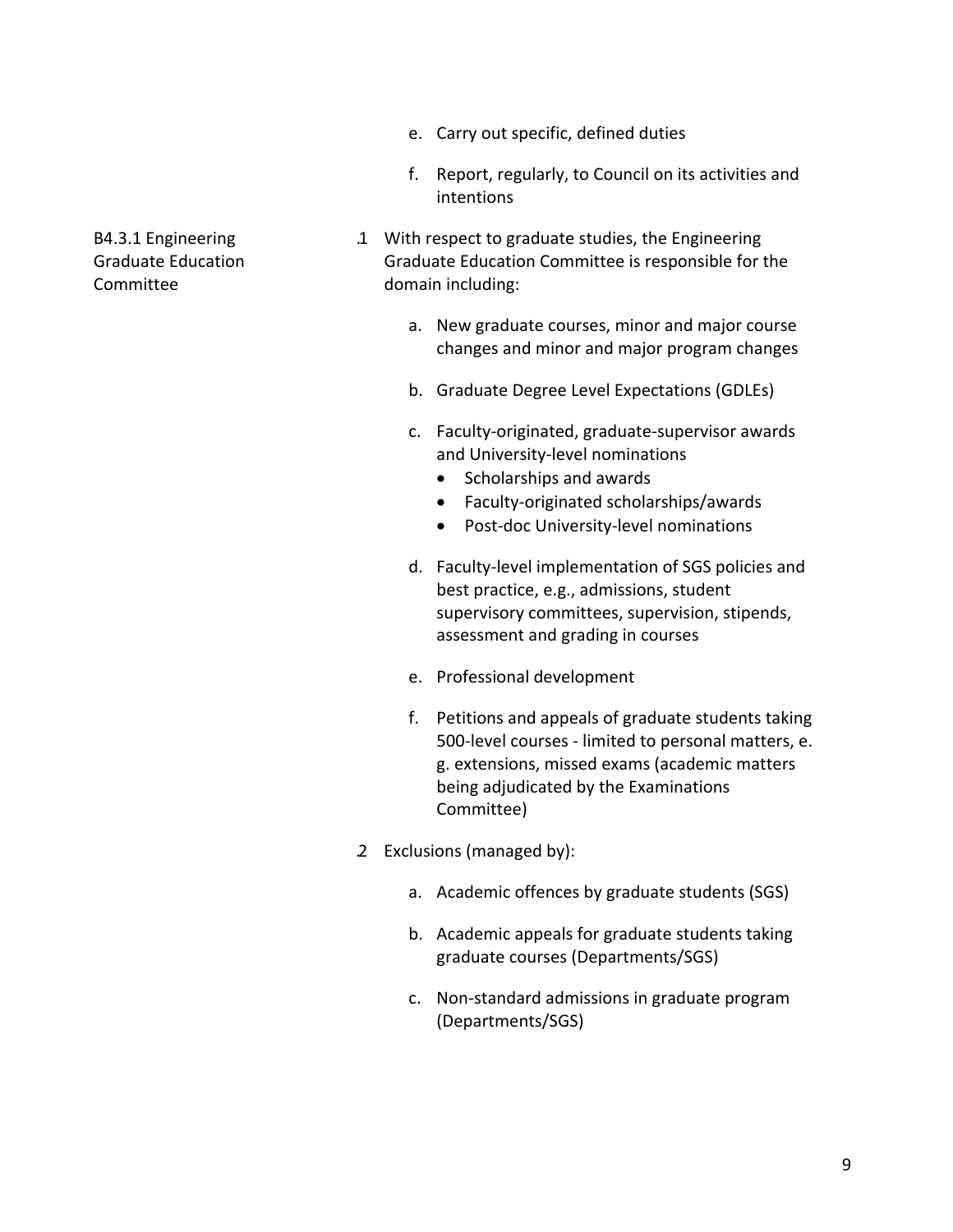- d. Modification of University‐wide policies regarding, admissions, assessment, and grading for graduate students (SGS)
- e. Individual student exemptions from SGS policies (SGS)
- f. Teaching awards in graduate courses (TMRC)
- .3 The membership of the Engineering Graduate Education Committee consists of:
	- a. Teaching Staff [8]
	- Chemical Engineering & Applied Chemistry
	- Civil & Mineral Engineering
	- Electrical & Computer Engineering
	- Institute for Aerospace Studies
	- Institute of Biomedical Engineering
	- Institute for Studies in Transdisciplinary Engineering Education & Practice
	- Materials Science & Engineering
	- Mechanical & Industrial Engineering
	- b. Members‐at‐Large
	- Graduate Students [2]
	- Alumni/ae [1]
	- Non-academic Staff Graduate Counsellor [1]
	- c. Ex officio [2]
	- Vice-Dean, Graduate Studies
	- Vice-Dean, Research
	- d. Recording Secretary (non‐voting)
- .1 With respect to undergraduate and graduate students, teaching staff, and non‐academic staff, the Inclusivity, Diversity and Equity Advisory Committee is responsible for the domain including equity, diversity and inclusion, including aspects of:
	- a. Member experience
	- b. Safety and belonging
	- c. Professional conduct

*Membership (14 voting members)*

B4.3.2 Inclusivity, Diversity and Equity Advisory Committee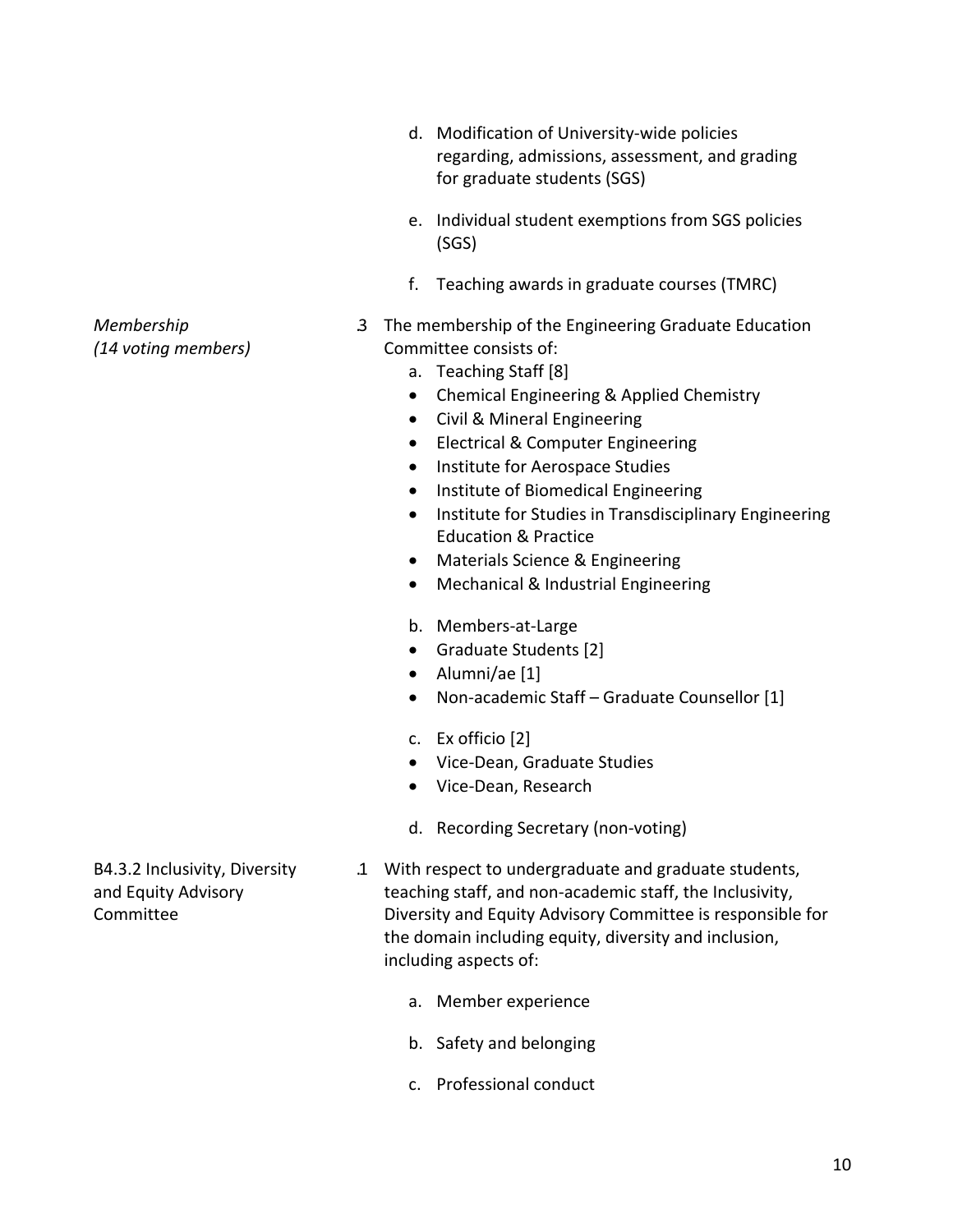- d. Diversity in all its dimensions, including but not limited to race, ethnicity, gender identity, sexual orientation, religion, age, ability, legal status, Indigenous identity and socioeconomic background
- .2 The membership of the Inclusivity, Diversity and Equity Advisory Committee consists of:
	- a. Teaching Staff [9]
	- Chemical Engineering & Applied Chemistry
	- Civil & Mineral Engineering
	- Electrical & Computer Engineering
	- Engineering Science
	- Institute for Aerospace Studies
	- Institute for Studies in Transdisciplinary Engineering Education & Practice
	- Institute of Biomedical Engineering
	- Materials Science & Engineering
	- Mechanical & Industrial Engineering
	- b. Members‐at‐Large
	- Undergraduate Students [6]
	- Graduate Students [2]
	- Alumni/ae [1]
	- Non-academic Staff [2]
	- c. Ex Officio [8]
	- Vice-Dean, Graduate
	- Vice-Dean, Undergraduate
	- Vice-Dean, First Year
	- Vice-Dean, Research
	- Registrar
	- Associate Director, Engineering Student Recruitment & Retention Office (ESRRO)
	- Assistant Dean and Director of Diversity, Inclusion and Professionalism
	- Associate Director, Outreach

*Membership (28 voting members)*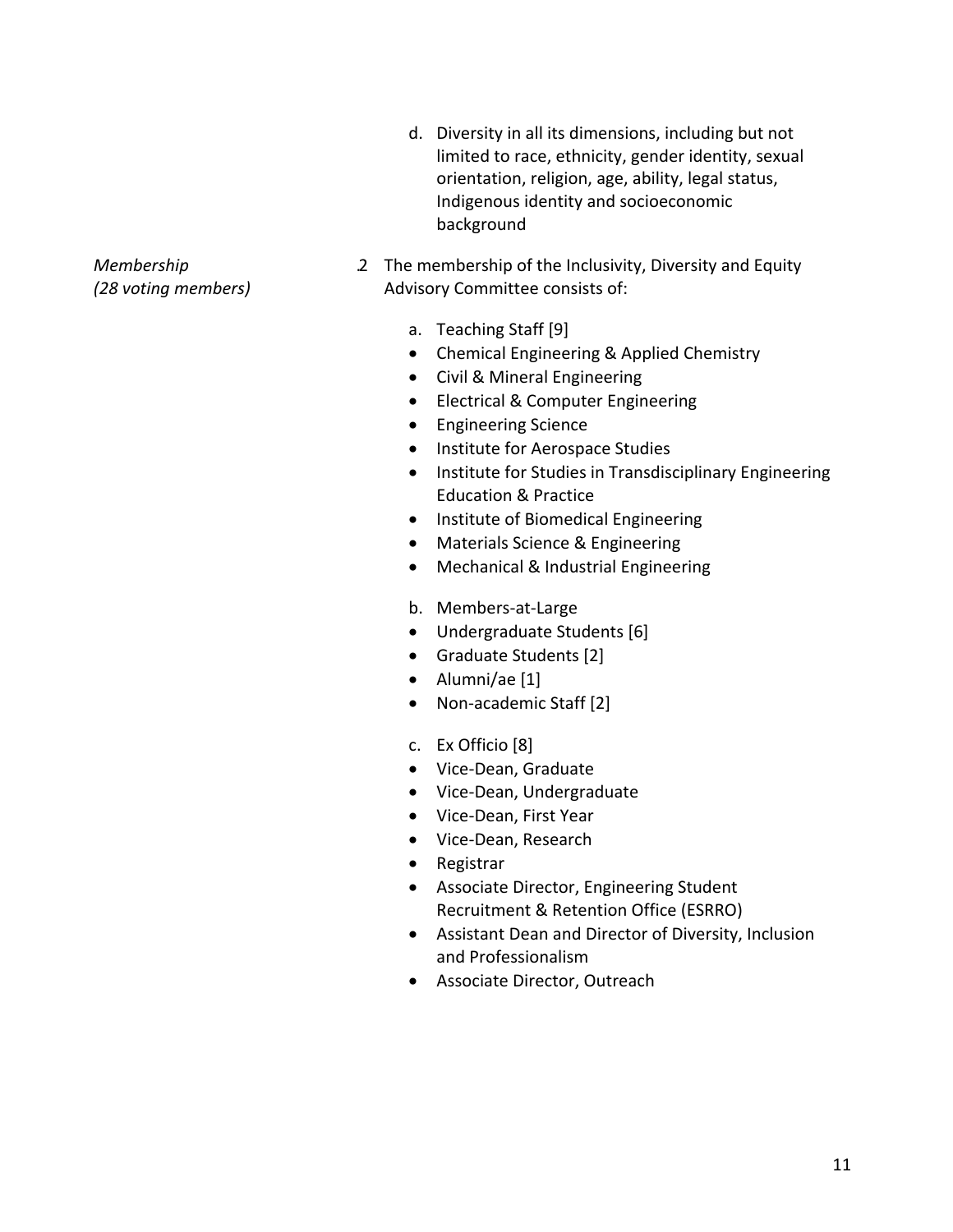|                                                         |              | Engineering Equity, Diversity, and Inclusion Action<br><b>Group Representative</b><br><b>Engineering Positive Space Committee</b><br>Representative                                                                                                                                                                                                                                                                                          |
|---------------------------------------------------------|--------------|----------------------------------------------------------------------------------------------------------------------------------------------------------------------------------------------------------------------------------------------------------------------------------------------------------------------------------------------------------------------------------------------------------------------------------------------|
|                                                         |              | e. Recording Secretary (non-voting)                                                                                                                                                                                                                                                                                                                                                                                                          |
| <b>B4.3.3 Research Committee</b>                        | $\mathbf{1}$ | The function of the Research Committee is:                                                                                                                                                                                                                                                                                                                                                                                                   |
|                                                         |              | a. To serve as an advisory and coordinating body to<br>advance engineering research excellence and<br>innovation, and strengthen the Faculty's research<br>community.                                                                                                                                                                                                                                                                        |
|                                                         |              | b. To provide advice on research matters pertaining<br>to strategic planning, and support<br>implementation of the strategic research plan.                                                                                                                                                                                                                                                                                                  |
| Membership<br>(9 voting members)                        | $\mathbf{2}$ | The membership of the Research Committee consists of:<br>a. Associate Chairs, Research [7]<br>Chemical Engineering & Applied Chemistry<br>$\bullet$<br>Civil & Mineral Engineering<br>$\bullet$<br>Electrical & Computer Engineering<br>$\bullet$<br>Institute for Aerospace Studies<br>$\bullet$<br>Institute of Biomedical Engineering<br>$\bullet$<br>Materials Science & Engineering<br>$\bullet$<br>Mechanical & Industrial Engineering |
|                                                         |              | b. Ex Officio [2]<br>Dean                                                                                                                                                                                                                                                                                                                                                                                                                    |
|                                                         |              | Vice-Dean, Research<br>c. Administrative Staff (non-voting)<br>Director, Foundation & Corporate Partnerships<br>d. Recording Secretary (non-voting)                                                                                                                                                                                                                                                                                          |
| B4.3.4 Teaching Methods &<br><b>Resources Committee</b> | $\mathbf{1}$ | With respect to undergraduate and graduate classroom /<br>course instruction, the Teaching Methods & Resources<br>Committee is responsible for the domain including:                                                                                                                                                                                                                                                                         |

d. Subject Matter Experts (non‐voting)

 Dean's Advisor on Black Inclusivity Initiatives Dean's Advisor on Indigenous Initiatives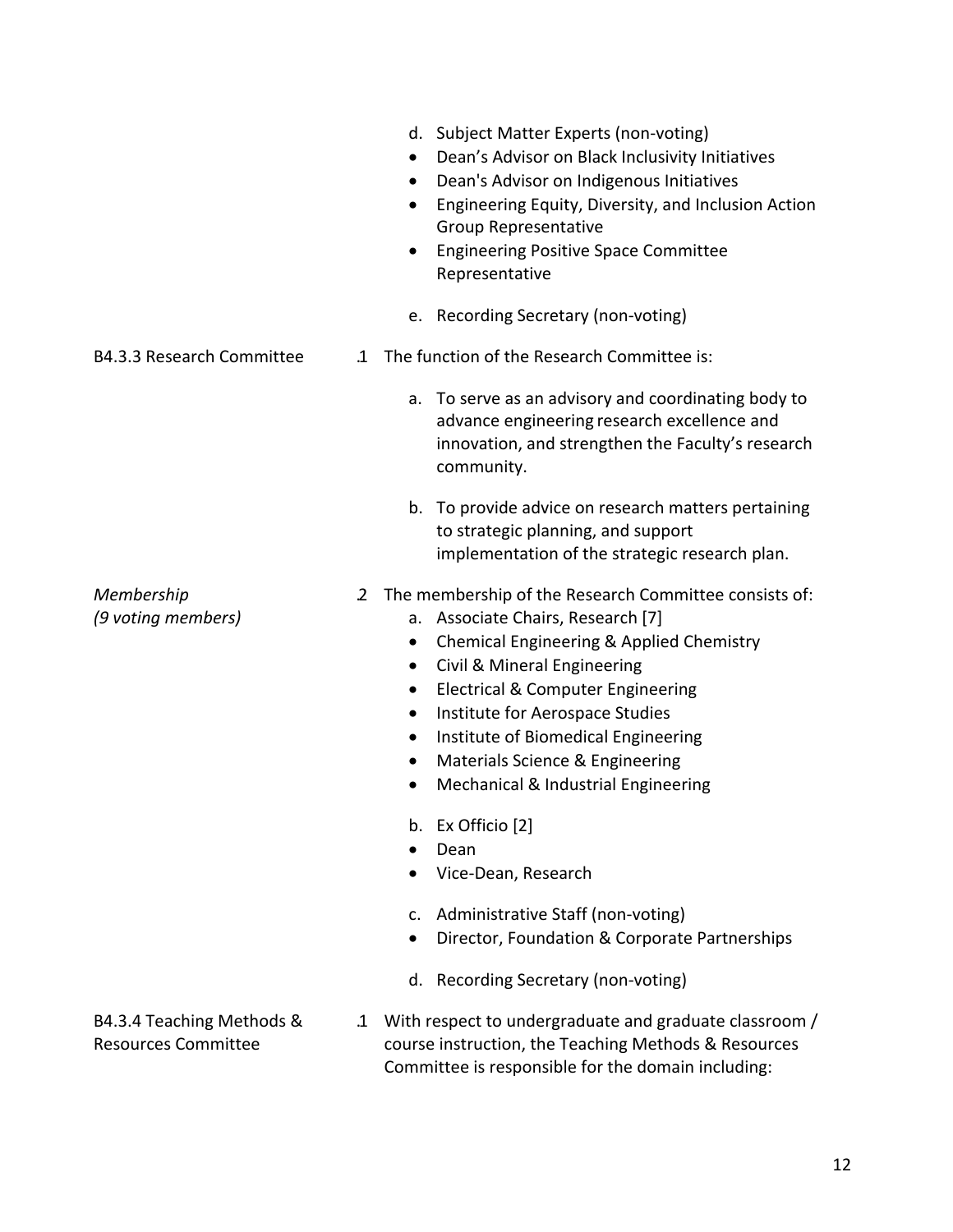- a. Teaching methods, resources, and aids
- b. Evaluating and rewarding teaching effectiveness
- .2 The membership of the Teaching Methods & Resources Committee consists of:
	- a. Teaching Staff [9]
	- Chemical Engineering & Applied Chemistry
	- Civil & Mineral Engineering
	- Electrical & Computer Engineering
	- Engineering Science
	- Institute for Aerospace Studies
	- Institute for Studies in Transdisciplinary Engineering Education & Practice
	- Institute of Biomedical Engineering
	- Materials Science & Engineering
	- Mechanical & Industrial Engineering
	- b. Members‐at‐Large
	- Undergraduate Students [2]
	- Graduate Students [1]
	- Alumni/ae [1]
	- c. Ex Officio [3]
	- Vice-Dean, Undergraduate
	- Vice-Dean, First Year
	- Registrar
	- d. Subject Matter Experts (non‐voting)
	- Faculty Educational Technology Specialist
	- Faculty Learning Strategist
	- Engineering & Computer Science Librarian
	- e. Recording Secretary (non‐voting)
- .1 With respect to undergraduate programs, the Undergraduate Admissions Committee is responsible for the domain including:
	- a. Admissions
	- b. Advanced standing

B4.3.5 Undergraduate Admissions Committee

*Membership*

*(16 voting members)*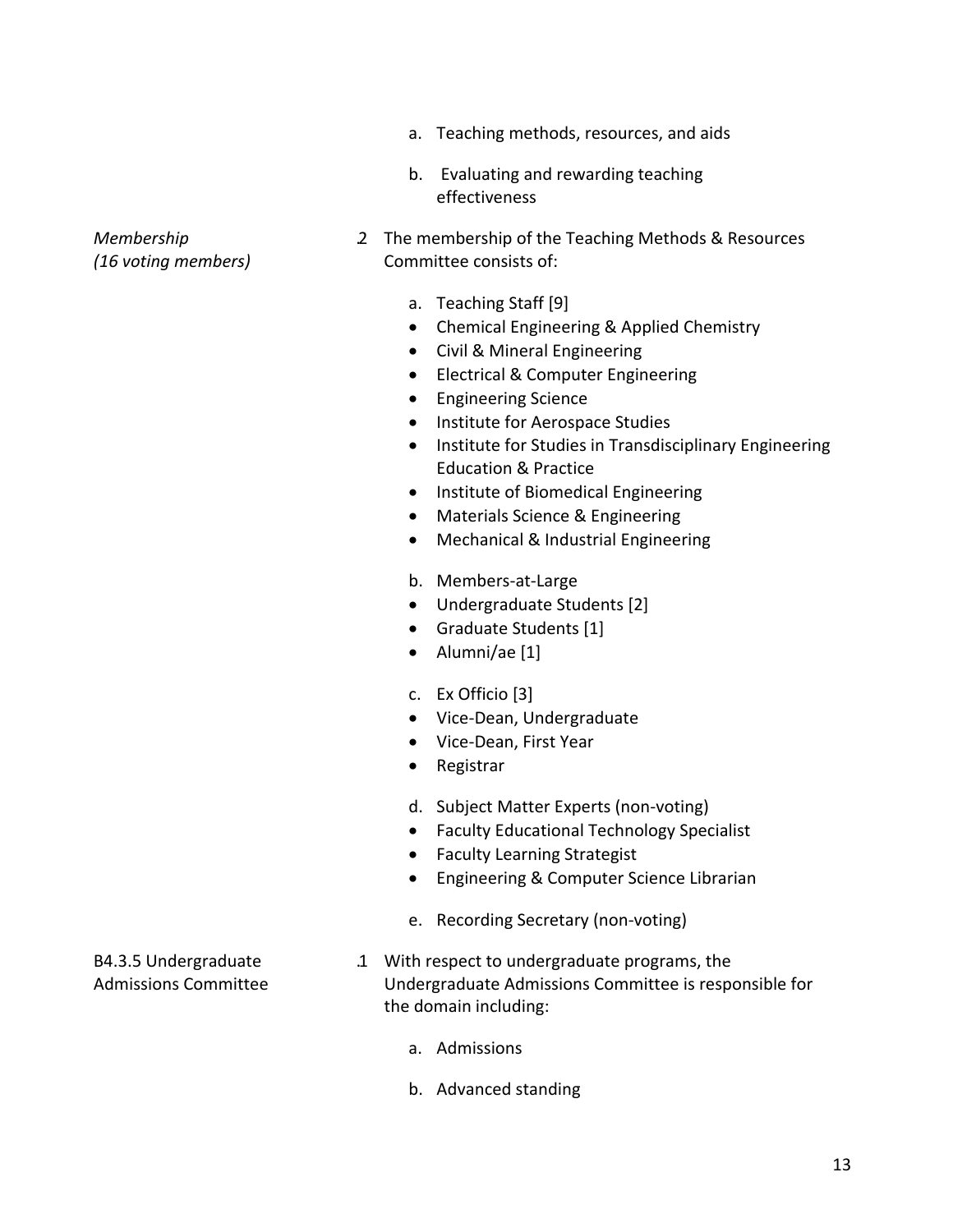- c. Enrolment planning policy
- d. Awards for incoming first year students

- *Membership (10 voting members)*
- .2 The membership of the Undergraduate Admissions Committee consists of:
	- a. Teaching Staff [6]
	- Chemical Engineering & Applied Chemistry
	- Civil & Mineral Engineering
	- Electrical & Computer Engineering
	- **•** Engineering Science
	- Materials Science & Engineering
	- Mechanical & Industrial Engineering
	- b. Members‐at‐Large
	- Undergraduate Students [1]
	- c. Ex officio [3]
	- Vice-Dean, Undergraduate
	- Vice-Dean, First Year or delegate to represent Track One
	- Registrar
	- d. Subject Matter Experts (non‐voting)
	- Assistant Dean and Director, Diversity, Inclusion and Professionalism
	- Associate Director, Engineering Student Recruitment and Retention Office
	- Associate Registrar and Director, Admissions
	- Departmental Undergraduate Admissions Staff (one from each Academic Unit and Track 1)
	- e. Recording Secretary (non‐voting)
- .1 With respect to undergraduate programs or courses, the Undergraduate Assessment Committee is responsible for the domain including:
	- a. Course‐level grading practices and standards (including 500‐level courses) (Note that instructors "recommend" course grades but the committee determines final grades.)

B4.3.6 Undergraduate Assessment Committee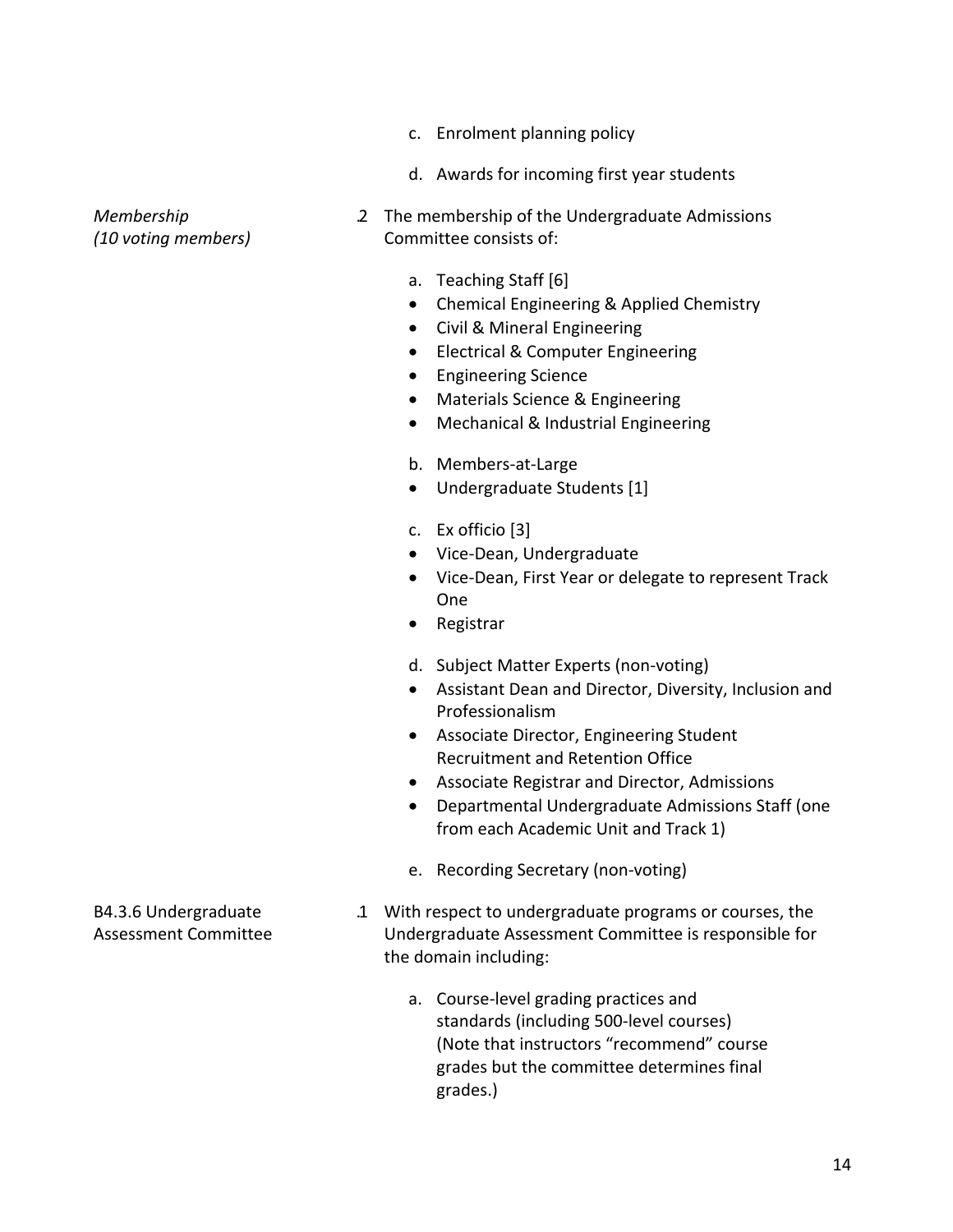- b. Academic standing including honours, promotion, and Dean's List
- c. Policy concerning final exams, e.g., schedule, duration, calculators, requests for regrading and exam viewing, and invigilation
- d. Use of non‐grade statements and symbols (e.g., EXT, INC, SDF)
- e. Petitions in final exams and for special consideration: e.g., grades, promotion regulations, academic standing, late withdrawals, re‐enrolment, awarding of degrees, and non‐ grade symbols and statements
- f. Policies concerning term work petitions
- .2 Exclusions (managed by):
	- a. Academic offences (Departments or the Dean's office)
	- b. Tuition and other financial matters (Registrar)
	- c. Transfers between programs (Admissions Committee)
	- d. Student awards and recognitions other than Honours Standing, Dean's List, and Honours upon graduation (SAC)
	- e. Program load and full‐time status (UCC)
	- f. Program‐specific degree requirements (UCC)
	- g. Policy concerning curricular degree requirements such as the Practical Experience or English Proficiency Requirements (UCC)
	- h. Student workload associated with student assessment (Departments & UCC)
	- i. Petitions relating to personal circumstances from graduate students or students from other divisions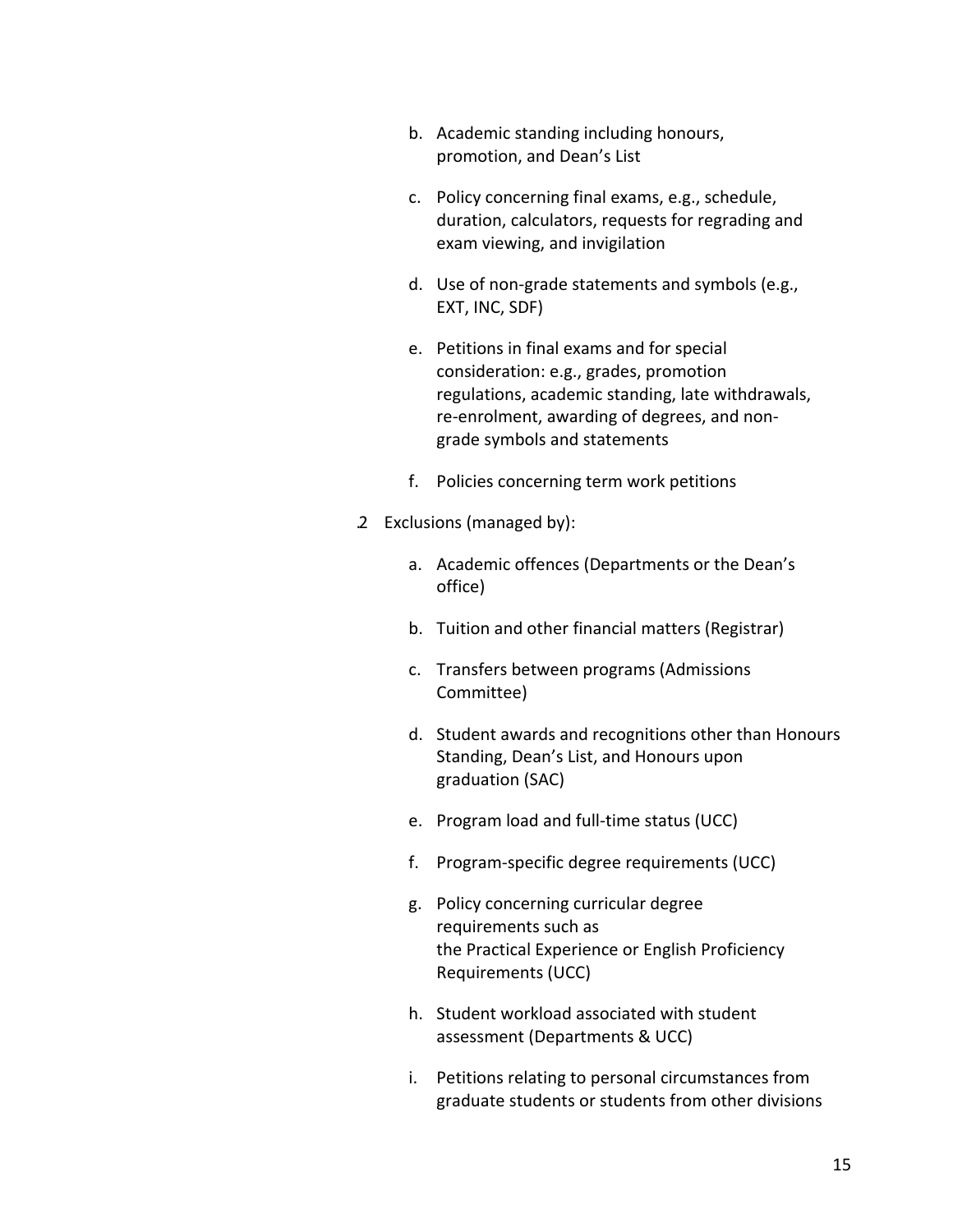enrolled in undergraduate FASE courses (Student's originating division)

- j. Petitions relating to course-policy issues from FASE undergraduate students in graduate or non‐FASE courses (Graduate Division Academic Appeals Committee (GDAAC), or course division)
- .3 The membership of the Undergraduate Assessment Committee consists of:
	- a. Teaching Staff [7]
	- Chemical Engineering & Applied Chemistry
	- Civil & Mineral Engineering
	- Electrical & Computer Engineering
	- Engineering Science
	- Institute for Studies in Transdisciplinary Engineering Education & Practice
	- Materials Science & Engineering
	- Mechanical & Industrial Engineering
	- b. Members‐at‐Large
	- $\bullet$  Undergraduate Students  $[2]^1$
	- Non-academic Staff Departmental Undergraduate Academic Advisor [1]
	- c. Ex Officio [3]
	- Registrar
	- Vice-Dean, First Year
	- Vice-Dean, Undergraduate
	- d. Subject Matter Experts (non‐voting)
	- Associate Registrar, Student Services and Records
	- Departmental Undergrad Academic Advisors (from the first‐year office and from each undergraduate program)
	- e. Recording Secretary (non‐voting)

*Membership (13 voting members)*

 $<sup>1</sup>$  Four undergraduate students will be voting members in order to share the considerable burden of the work</sup> of this committee among four rather than two students. At any given time, only two students will count towards quorum and only two students will be permitted to vote.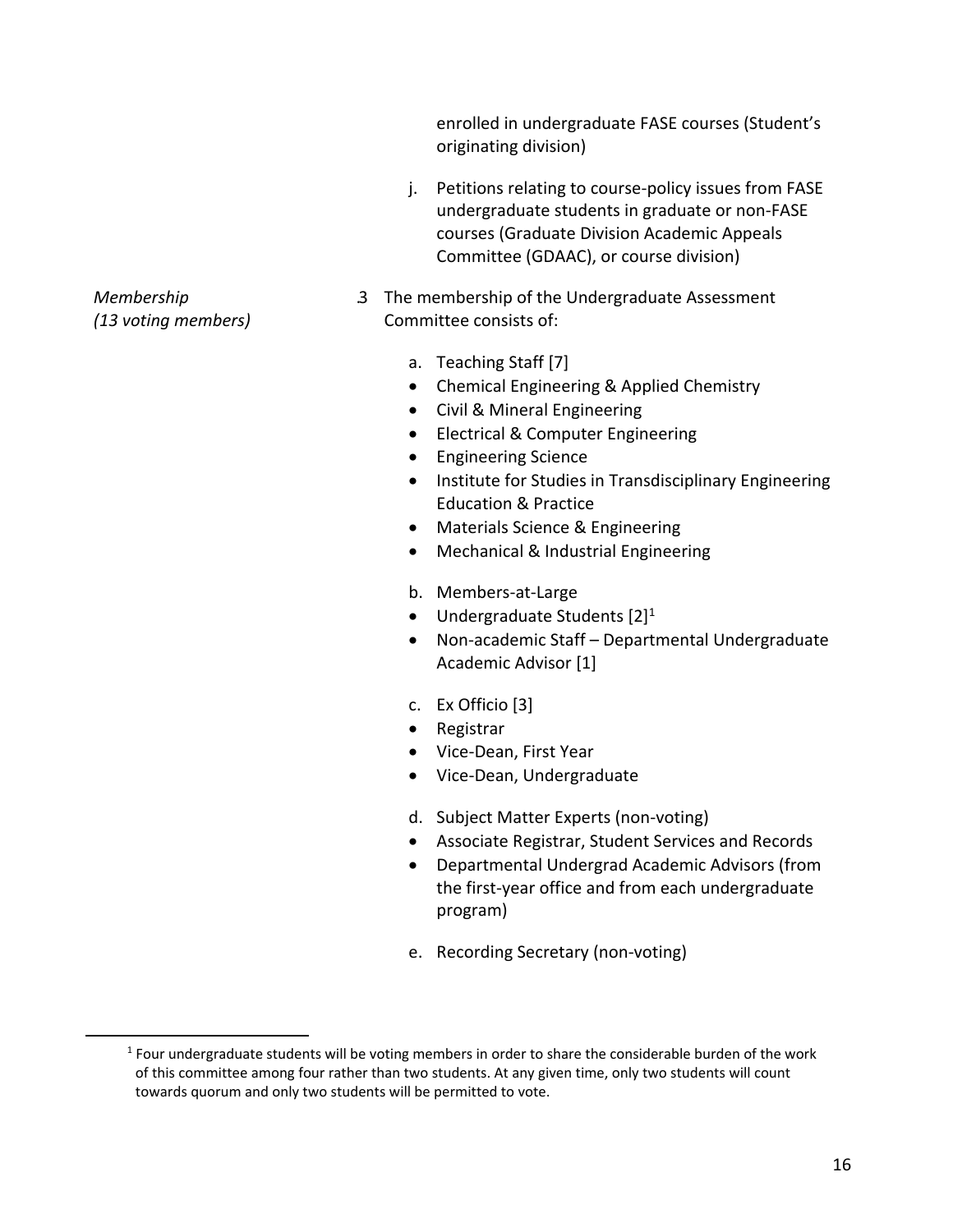B4.3.7 Undergraduate Curriculum Committee .1 With respect to undergraduate programs, the Undergraduate Curriculum Committee is responsible for the domain including: a. Curriculum change b. Curriculum quality control including: Canadian Engineering Accreditation Board (CEAB) Graduate Attributes (GA) CEAB Accreditation units (AU) U of T Quality Assurance and Degree Level Expectations c. Selection of sessional dates

- .2 The membership of the Undergraduate Curriculum Committee consists of:
	- a. Teaching Staff (9)
	- Chemical Engineering & Applied Chemistry
	- Civil & Mineral Engineering
	- Electrical & Computer Engineering
	- Engineering Science
	- Institute for Aerospace Studies
	- Institute for Studies in Transdisciplinary Engineering Education & Practice
	- Institute of Biomedical Engineering
	- Materials Science & Engineering
	- Mechanical & Industrial Engineering
	- b. Members‐at‐Large
	- Undergraduate Students [2]
	- c. Ex Officio [7]
	- Vice-Dean, Undergraduate
	- Vice-Dean, First Year
	- Associate Dean, Cross-Disciplinary Programs
	- Registrar
	- Director, First Year Curriculum
	- Assistant Dean and Director of Diversity, Inclusion and Professionalism
	- Engineering Society Vice President, Academic

*Membership (18 voting members)*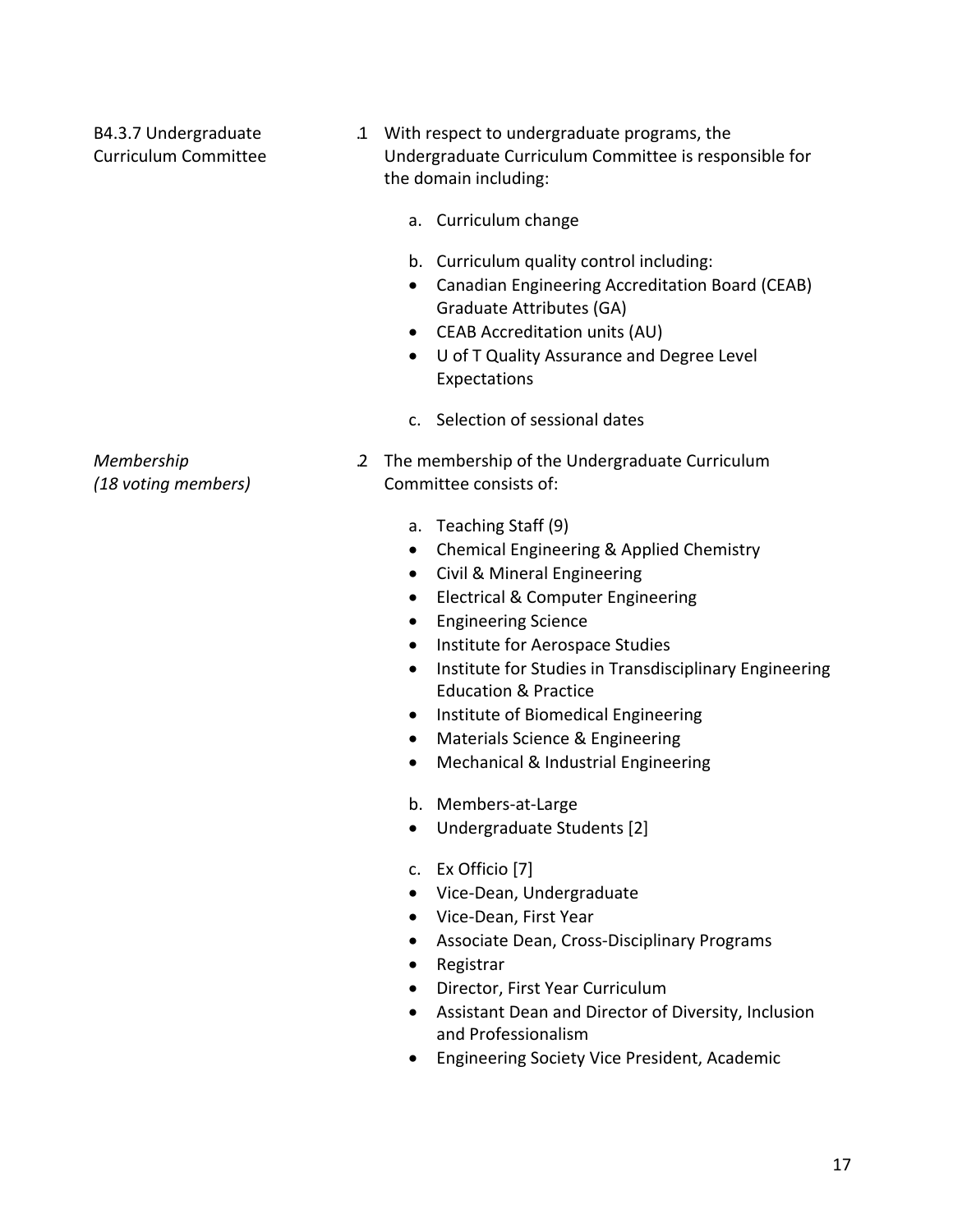18

# B4.3.8 Undergraduate Scholarships & Awards Committee

*Membership (13 voting members)*

- d. Subject Matter Experts (non‐voting)
- Scheduling Officer (Registrar's office)
- Faculty Teaching and Learning Specialist
- **•** Engineering & Computer Science Librarian
- Assistant Director, Cross‐Disciplinary Programs
- e. Recording Secretary (non‐voting)
- .1 With respect to undergraduate programs or courses, the Undergraduate Scholarships & Awards Committee is responsible for the domain including:
	- a. Academic awards, grants and prizes controlled by the Faculty
	- b. Promoting student awareness of external awards and aid
- .2 Exclusions: (managed by)
	- a. Awards for incoming first‐year students (Undergraduate Admissions Committee)
- .3 The membership of the Undergraduate Scholarships & Awards Committee is comprised as follows:
	- a. Teaching Staff [6]
	- Chemical Engineering & Applied Chemistry
	- Civil & Mineral Engineering
	- Electrical & Computer Engineering
	- **•** Engineering Science
	- Materials Science & Engineering
	- Mechanical & Industrial Engineering
	- b. Members‐at‐Large
	- Alumni/ae [1]
	- Undergraduate Students [2]
	- c. Ex Officio [4]
	- Awards Administrator, Registrar's Office
	- Registrar
	- Vice-Dean, First Year
	- Vice-Dean, Undergraduate